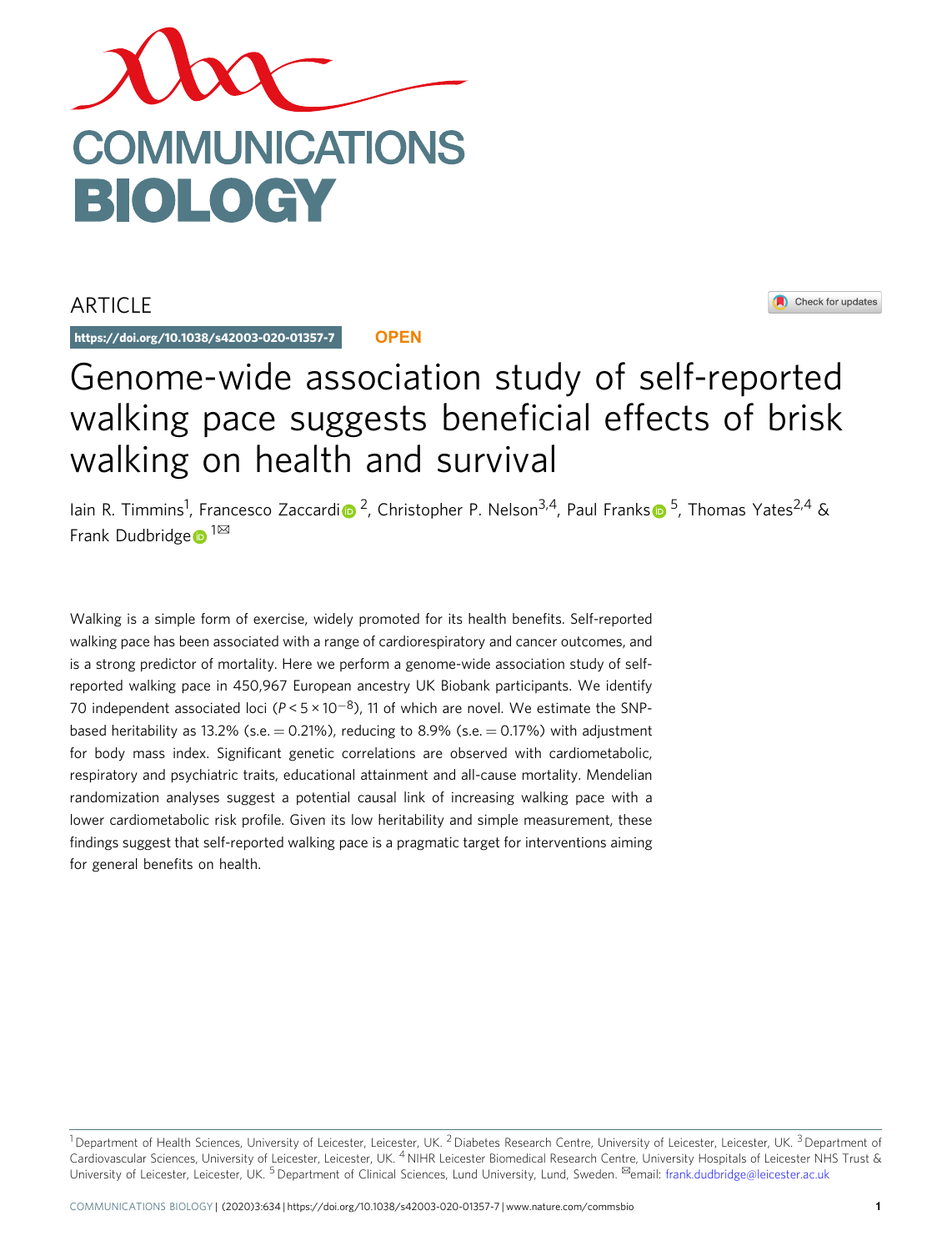alking is a simple and convenient form of exercise that is widely promoted for its benefit to physical fitness and overall health<sup>1</sup>. The public health recommendations for walking focus particularly on increasing the time spent walking and the number of steps walked, with walking at a faster pace receiving less emphasis[2.](#page-7-0)

However, recent studies have observed a brisk habitual walking pace, self-reported through questionnaire or verbal interview, to be associated with reduced risk of a range of cardiorespiratory and cancer outcomes $2,3$ . Most notably, self-reported habitual walking pace has been identified as one of the strongest predictors of all-cause mortality[4](#page-7-0), even when adjusting for the effects of established risk factors such as body mass index  $(BMI)^5$  $(BMI)^5$  and other lifestyle behaviours including smoking[6](#page-7-0).

Despite the strong associations of self-reported walking pace with health and survival, it is unclear whether these associations arise from common biological processes, including genetic predisposition, nor whether there are causal effects of walking pace on health outcomes. These questions can be addressed with knowledge of the genetics of walking pace. To date, studies examining the genetic component of walking pace have analysed objectively measured gait speed, where speed is assessed by timing participants to walk a distance of up to 8 m. These studies focussed on older adults, giving insight into the biological mechanisms underlying age-related diseases and physical mobi-lity<sup>[7](#page-7-0),8</sup>. Genome-wide significant markers of objectively measured gait speed were not identified in these studies, which had a maximum sample size of 31,479.

To examine the genetic component of self-reported walking pace, we performed a genome-wide association study (GWAS) in UK Biobank, a prospective study of approximately 450,000 adults of European descent, in addition to approximately 50,000 participants of other ethnicities, aged between 40 and 69 years at baseline<sup>[9](#page-7-0)</sup>. Participants self-reported their walking pace as "slow", "steady/average" or "brisk". We aimed to identify associated genetic variants and their possible function, quantify the genetic correlation of walking pace with other complex traits, and assess the potential of self-reported walking pace as a modifiable healthrelated exposure. Through these analyses we identify 70 genetic loci for self-reported walking pace and show that this trait shares its genetic architecture with other cardiometabolic risk factors, including educational attainment and cognitive outcomes. Using Mendelian randomisation (MR) we find evidence in favour of causal relationships between self-reported walking pace and several traits associated with mortality. This suggests that selfreported walking pace may indeed be a logical target of health interventions.

# Results

GWAS of self-reported walking pace identifies 70 associated loci. We performed a GWAS of self-reported walking pace in 450,967 individuals of European ancestry from UK Biobank (full details in Methods). The phenotype was coded 0, 1 and 2 for selfreported slow, steady/average and brisk walking pace, and the characteristics of participants across these categories are summarised in Supplementary Data 1. We used a linear mixed model with covariates for age, sex, genotyping array and 20 principal components of ancestry implemented in BOLT-LMM v2.3.3[10.](#page-7-0) After quality control 10,061,374 imputed variants were analysed (Fig. 1). We identified 144 independent significant SNPs across 70 genomic loci (Table [1](#page-2-0)), indexed by 75 lead SNPs (Supplementary Data 2).

We estimated an inflation in the test statistics ( $\lambda_{\rm GC} = 1.597$ , mean  $\chi^2$  = 1.767) but, similarly to other phenotypes analysed in UK Biobank<sup>11</sup>, the LD score intercept of 1.058 (s.e.  $= 0.0120$ )



Fig. 1 Miami plot of self-reported walking pace GWAS results with and without adjustment for BMI. The x-axis is ordered by chromosome and base position. On the y-axis the −log10(P-value) is shown, where P-values are from a Wald test in the BOLT-LMM mixed model test of association  $(N = 450,967$  individuals). A genome-wide significance threshold of P < 5 × 10−<sup>8</sup> is indicated by the red dotted line.

suggests that the inflation is largely due to polygenic signal and the large sample size rather than population substructure.

As there is a clear negative association between BMI and selfreported walking pace (Supplementary Data 1), we were concerned that the results may simply reflect genetic associations with BMI, which have been extensively described<sup>12</sup>. We therefore performed a sensitivity analysis by including BMI as a covariate in the model (Fig. 1). Of the 70 associated loci only 15 retained genome-wide significance following adjustment for BMI, whilst 45 loci in total maintained a suggestive significance level  $(P < 10^{-5})$ . In addition, using LD score regression<sup>13</sup> we observed a strong genetic correlation between self-reported walking pace with and without adjustment for BMI ( $r_g = 0.83$ , s.e. = 0.0073), suggesting that much of the genetic component of walking pace is independent of BMI.

Post-GWAS annotation, gene-based analysis and tissueenrichment analyses. A detailed annotation catalogue of candidate SNPs in the associated genomic loci is presented in Supplementary Data 3. Of the 70 independently associated genomic loci, 59 have previously reported suggestive associations for other traits and diseases (Supplementary Data 4). The strongest overlaps with the self-reported walking pace include 28 shared loci with BMI, 20 loci associated with educational attainment and 13 loci associated with hand grip strength.

Using positional mapping and expression quantitative trait loci (eQTL) mapping, we identified a total of 535 genes associated with genome-wide significant SNPs (Supplementary Data 5). We also performed a genome-wide gene-based association study (GWGAS) that identified 255 genes associated with self-reported walking pace (Supplementary Data 6), of which 152 were implicated through positional or eQTL mapping.

The strongest self-reported walking pace signals were identified within SLC39A8 on chromosome 4, which has previously been associated with metabolic traits<sup>[14](#page-7-0)</sup>, FTO on chromosome 16, strongly associated with fat mass and obesity<sup>15</sup>, and  $TCF4$  on chromosome 18, linked to neurocognitive traits and psychiatric disease<sup>[16](#page-7-0)</sup>. Of these, SLC39A8 and TCF4 remained genome-wide significant after adjustment for BMI, while the association of FTO was attenuated as expected but remained nominally associated (Supplementary Data 2).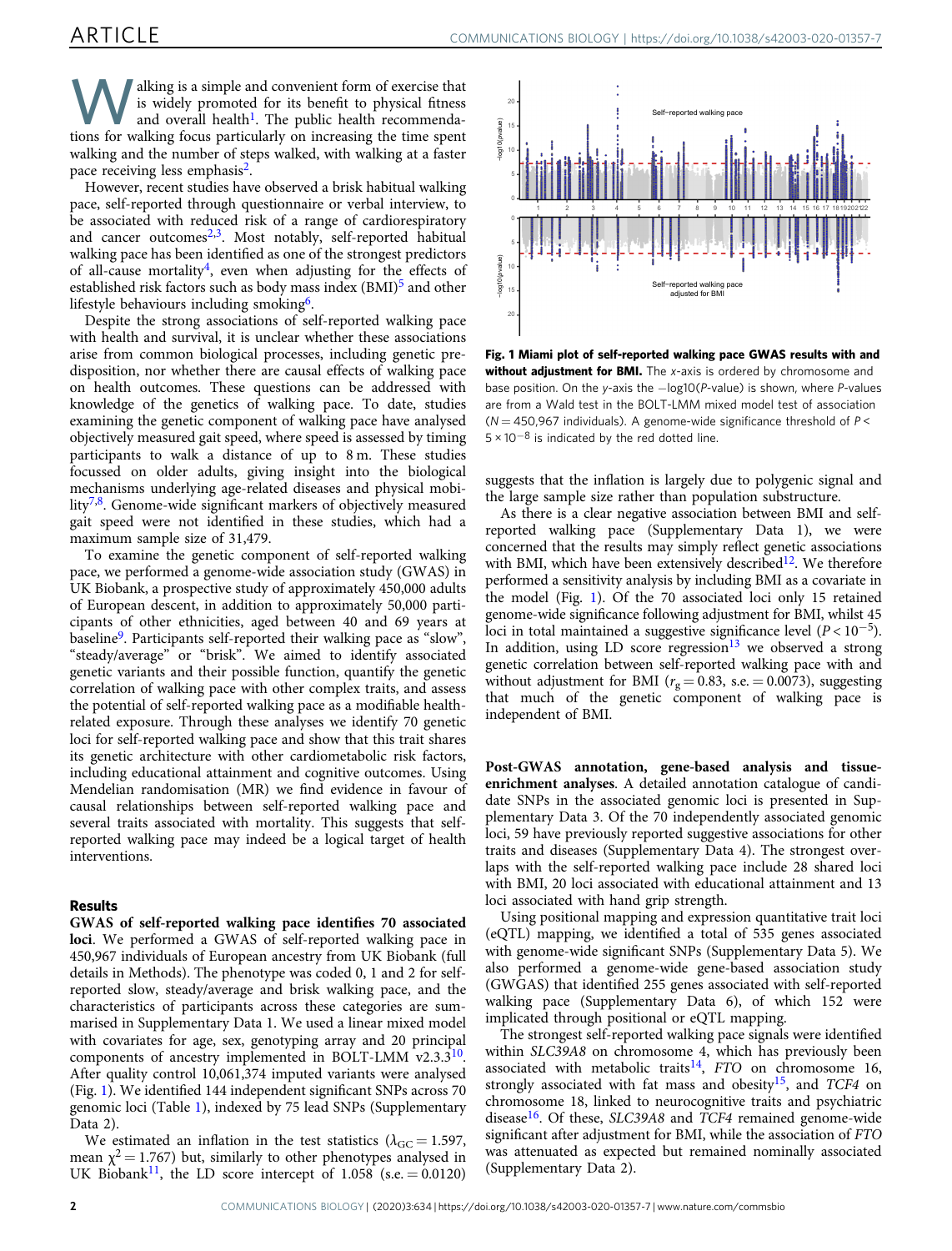<span id="page-2-0"></span>

|                           |                |                            | Table 1 Seventy independent loci associated with self-reported walking pace at genome-wide significance (P < 5 × 10 <sup>-8</sup> ). |                          |                                |                                                                      |                            |                                                                              |                                                |                                                                          |                                 |
|---------------------------|----------------|----------------------------|--------------------------------------------------------------------------------------------------------------------------------------|--------------------------|--------------------------------|----------------------------------------------------------------------|----------------------------|------------------------------------------------------------------------------|------------------------------------------------|--------------------------------------------------------------------------|---------------------------------|
| 훐                         | ā              | Position                   | Implicated gene                                                                                                                      | Function                 | <b>AS</b>                      | Š                                                                    | Self-reported walking pace |                                                                              | Self-reported walking pace<br>adjusted for BMI |                                                                          | Novel                           |
|                           |                |                            |                                                                                                                                      |                          |                                |                                                                      | Beta                       | P-value                                                                      | Beta                                           | P-value                                                                  |                                 |
| rs113825410<br>rs12739999 |                | 32,207,990<br>40,057,543   | ADGRB2<br>PABPC4                                                                                                                     | ntronic                  |                                | 0.22<br>$\frac{17}{2}$                                               | 0.0098<br>0.0116           | 두<br>$3.44 \times 10$<br>$5.52 \times 10$                                    | 0.0084<br>0.0068                               | $1.87 \times 10^{-6}$<br>$1.58 \times 10$                                | $\stackrel{\circ}{\simeq}$<br>å |
| rs699785                  |                | 117,200,750                | IGSF3                                                                                                                                | ntergenic<br>ntronic     | ⊙⁄<br>G∕                       | 0.24                                                                 | 0.0082                     | $2.29 \times 10^{-8}$                                                        | 0.0066                                         | $2.94 \times 10^{-6}$                                                    | Yes                             |
| rs11264302                |                | 55,028,522                 | <b>ADAM15</b>                                                                                                                        | ntronic                  | 6/4                            | 0.47                                                                 | 0.0071                     | $2.53 \times 10^{-8}$                                                        | 0.0055                                         | $5.31 \times 10^{-6}$                                                    | Yes                             |
| rs10797999<br>rs11548200  |                | 56,290,656<br>85,137,628   | SWTI<br>CCT3                                                                                                                         | ntronic<br>Exonic        |                                | 0.07<br>0.41                                                         | 0.0072<br>0.0156           | $5.51 \times 10^{-10}$<br>$\times10^{-8}$<br>142                             | $-0.0054$<br>0.0111                            | $8.84 \times 10^{-6}$<br>$4.67 \times 10^{-6}$                           | ş<br>ş                          |
| rs12127073                |                | 243,614,705                | SDCCAG8                                                                                                                              | ntronic                  |                                | 0.11                                                                 | $-0.0141$                  | $1.40 \times 10^{-12}$                                                       | $-0.0115$                                      | $1.60 \times 10^{-9}$                                                    | $\frac{1}{2}$                   |
| rs1531133                 |                | 46,843,631                 | PIGF                                                                                                                                 | ntronic                  | A/G                            | 0.42                                                                 | $-0.007$                   | $2.46 \times 10^{-8}$                                                        | $-0.0051$                                      | $2.79 \times 10^{-5}$                                                    | ş                               |
| rs13005495                |                | 60,157,097                 | <b>BCL11A</b>                                                                                                                        | <b>ncRNA</b>             |                                | 0.42                                                                 | 0.0072                     | $16 \times 10^{-8}$                                                          | 0.0054                                         | $1.07 \times 10^{-5}$                                                    | $\frac{1}{2}$                   |
| rs55680124<br>rs17698630  | NNNNMMMMMMMM   | 105,984,624<br>35,691,725  | CCNT <sub>2</sub><br>FHL <sub>2</sub>                                                                                                | Intronic<br>ncRNA        |                                | 0.16<br>0.18                                                         | 0.0097<br>0.0102           | $2.57 \times 10^{-9}$<br>$3.12 \times 10^{-9}$                               | $-0.0074$<br>0.0072                            | $1.09 \times 10^{-5}$<br>$1.92 \times 10^{-6}$                           | $\frac{1}{2}$<br>是              |
| rs5026760                 |                | 144,137,353                | <b>ARHGAP15</b>                                                                                                                      | ncRNA                    |                                | 0.17                                                                 | 0.0096                     | $1.64 \times 10^{-8}$                                                        | $-0.0083$                                      | $3.02 \times 10^{-7}$                                                    | $\frac{1}{2}$                   |
| rs2054079                 |                | 226,486,752                | NYAP <sub>2</sub>                                                                                                                    | ntronic                  |                                | 0.32                                                                 | $-0.0084$                  | $4.30 \times 10^{-10}$                                                       | $-0.0069$                                      | $6.68 \times 10^{-8}$                                                    | ş                               |
| rs62246314                |                | 9,504,099                  | SETD5                                                                                                                                | ntronic                  | $\lesssim$                     | 0.10                                                                 | 0.0114                     | $4.10 \times 10^{-8}$<br>$2.91 \times 10^{-8}$                               | 0.0073                                         | $2.52 \times 10^{-4}$                                                    | 是                               |
| rs2280406<br>rs2920503    |                | 49,941,436<br>12,324,230   | PPARG<br><b>MSTIR</b>                                                                                                                | ntergenic<br><b>UTR5</b> | $\lesssim$                     | 0.29                                                                 | 0.0078<br>0.0101           | $6.10 \times 10^{-16}$                                                       | $-0.0051$                                      | $1.49 \times 10^{-4}$<br>$6.81 \times 10^{-5}$                           | 是<br>ş                          |
| rs6798941                 |                | 52,893,465                 | STIMATE                                                                                                                              | ntronic                  |                                | 0.49<br>0.30                                                         | 0.0086                     | $3.32 \times 10^{-10}$                                                       | 0.0048<br>0.0051                               | $8.09 \times 10^{-5}$                                                    | å                               |
| rs830627                  |                | 71,675,270                 | <b>FOXP1</b>                                                                                                                         | ntergenic                | $\lesssim$                     | 0.42                                                                 | 0.0076                     | $2.93 \times 10^{-9}$                                                        | $-0.0059$                                      | $1.05 \times 10^{-6}$                                                    | ş                               |
| rs114547690               |                | 88,100,210                 | CGGBP1                                                                                                                               | Intergenic<br>ncRNA      |                                |                                                                      | 0.0110                     | $38 \times 10^{-8}$                                                          | 0.0063                                         | $5.53 \times 10^{-4}$                                                    | ş                               |
| rs9844666<br>rs6763292    |                | 129,044,705<br>135,974,216 | PCCB<br>HIFX                                                                                                                         | <b>UTR5</b>              | $\frac{1}{2}$<br>$\frac{1}{2}$ | $\begin{array}{c} 22480 \\ 23480 \\ 0 \\ 0 \\ 0 \\ 0 \\ \end{array}$ | 0.0098<br>0.0081           | $5.81 \times 10^{-11}$                                                       | 0.0098<br>0.0047                               | $7.76 \times 10^{-4}$<br>$1.19 \times 10^{-11}$                          | $\frac{1}{2}$<br>€              |
| rs798750                  |                | 1,717,171                  | TMEM129                                                                                                                              | ntergenic                | $\lesssim$                     |                                                                      | 0.0072                     | $2.97 \times 10^{-8}$<br>$1.82 \times 10^{-8}$                               | 0.0065                                         |                                                                          | å                               |
| rs362307                  | 4              | 3,241,845                  | ĮН                                                                                                                                   | UTR <sub>3</sub>         | 5                              |                                                                      | 0.0146                     | $1.11 \times 10^{-9}$                                                        | 0.0094                                         | $8.84 \times 10^{-8}$<br>3.75 $\times$ 10 -5                             | $\frac{1}{2}$                   |
| rs72636700                | 4              | 68,019,509                 | CENPC                                                                                                                                | ntergenic                |                                | 0.17                                                                 | 0.0092                     | $3.57 \times 10^{-8}$                                                        | 0.0079                                         | $7.92 \times 10^{-7}$                                                    | $\frac{1}{2}$                   |
| rs115202226<br>rs13107325 |                | 03,188,709                 | <b>SLC39A8</b><br>PCDH10                                                                                                             | ncRNA<br>Exonic          |                                | 0.07                                                                 | 0.0240<br>0.0489           | $6.31 \times 10^{-24}$                                                       | 0.0399<br>0.0153                               | $2.22 \times 10^{-11}$<br>$1.48 \times 10^{-6}$                          | Yes<br>$\frac{1}{2}$            |
| rs57800857                |                | 40,863,365<br>133,802,757  | MAML3                                                                                                                                | ntronic                  |                                |                                                                      | $-0.0085$                  |                                                                              | $-0.0056$                                      | ڢ<br>$6.02 \times 10^{-7}$                                               | $\frac{1}{2}$                   |
| rs4134943                 | ৩              | 20,483,407                 | E2F3                                                                                                                                 | ntronic                  |                                | 0.37<br>0.37<br>0.20                                                 | $-0.0091$                  | $1.62 \times 10^{-8}$<br>6.38 × 10 <sup>-11</sup><br>4.99 × 10 <sup>-9</sup> | $-0.0079$                                      | $1.62 \times 10^{-7}$                                                    | $\frac{1}{2}$                   |
| rs9366651                 |                | 26,336,696                 | BTN3A2                                                                                                                               | Intergenic<br>UTR3       |                                | 0.49                                                                 | 0.0093                     | $100 \times 10^{-13}$                                                        | $-0.0076$                                      | $3.04 \times 10^{-10}$                                                   | $\frac{1}{2}$                   |
| rs1061801<br>rs205262     |                | 33,282,338<br>34,563,164   | C6orf106<br>ZBTB22                                                                                                                   |                          | $\lesssim$                     |                                                                      | 0.0088<br>0.0087           | $4.11 \times 10^{-10}$<br>$4.61 \times 10^{-8}$                              | 0.0052                                         | $6.10 \times 10^{-4}$<br>9.20 $\times 10^{-3}$                           | $\frac{1}{2}$                   |
| rs4715208                 |                | 50,829,471                 | <b>FAP2B</b>                                                                                                                         | ntergenic<br>ntronic     | λÖ                             | <b>22555</b><br>22555                                                | 0.0089                     | $-01 \times 10^{-9}$                                                         | 0.0035                                         | $1.94 \times 10^{-2}$                                                    | $\frac{1}{2}$<br>$\frac{1}{2}$  |
| s11152989                 | ৩              | 96,936,061                 | UFL1                                                                                                                                 | ncRNA                    |                                |                                                                      | 0.0080                     | $3.13 \times 10^{-9}$                                                        | 0.0062                                         | $1.69 \times 10^{-6}$                                                    | Yes                             |
| rs4839898                 | ৩              | 97,546,759                 | KLHL32                                                                                                                               | ntronic                  |                                | 0.11                                                                 | 0.0130                     | $-01 \times 56$ .                                                            | 0.0106                                         | $5.58 \times 10^{-8}$                                                    | $\frac{1}{2}$                   |
| rs10452738<br>rs7804774   |                | 66,903,028                 | <b>LAAL</b>                                                                                                                          | ntergenic<br>ntronic     | A/G<br>A/G                     |                                                                      | 0.0089<br>0.0085           | $2.99 \times 10^{-10}$<br>$3.24 \times 10^{-8}$                              | $-0.0081$                                      | $1.49 \times 10^{-7}$                                                    | Yes<br>$\frac{1}{2}$            |
| rs7795394                 |                | 69,453,714<br>113,560,607  | AUTS2<br>PPP1R3A                                                                                                                     | ntronic                  | $\lesssim$                     |                                                                      | 0.0090                     | $2.43 \times 10^{-12}$                                                       | 0.0063                                         | $8.23 \times 10^{-7}$<br>1.57 $\times 10^{-6}$                           | $\frac{1}{2}$                   |
| rs1243184                 | S              | 21,931,937                 | <b>MLLT10</b>                                                                                                                        | ntronic                  |                                |                                                                      | 0.0096                     | $8.81 \times 10^{-13}$                                                       | 0.0059                                         | $5.29 \times 10^{-6}$                                                    | $\frac{1}{2}$                   |
| rs7924036                 | $\overline{C}$ | 65,191,645                 | JNJD <sub>IC</sub>                                                                                                                   | ntronic                  | 57                             |                                                                      | 0.0093                     | $1.15 \times 10^{-13}$                                                       | $-0.0068$                                      | $19 \times 10^{-8}$                                                      | $\frac{1}{2}$                   |
| rs10883618<br>rs2439823   | ₽<br>ဥ         | 99,778,226<br>103,117,653  | CRTAC<br><b>BTRC</b>                                                                                                                 | ntronic<br>Intronic      | 46<br>$\lesssim$               | 0000<br>45740<br>0000                                                | 0.0072<br>0.0082           | $4.10 \times 10^{-10}$<br>$1.12 \times 10^{-8}$                              | 0.0036<br>$-0.0063$                            | $4.11 \times 10^{-7}$<br>$2.92 \times 10^{-7}$                           | $\frac{1}{2}$<br>$\frac{1}{2}$  |
| rs4109292                 | ₽              | 126,710,654                | CTBP <sub>2</sub>                                                                                                                    | ntronic                  | ∕১<br>ত                        |                                                                      | 0.0073                     | $7.82 \times 10^{-9}$<br>3.94 $\times 10^{-15}$                              | 6700.0                                         | $4.02 \times 10^{-5}$                                                    | $\frac{1}{2}$                   |
| rs11039324                |                | 47,665,686                 | MTCH2                                                                                                                                | ntergenic                | $\frac{1}{2}$                  |                                                                      | 0.0100                     |                                                                              | 0.0053                                         | $1.44 \times 10^{-5}$                                                    | $\frac{1}{2}$                   |
| rs10750025<br>rs10862220  | $\mathbf{z}$   | 113,424,042<br>81,430,599  | ACSS3<br>DRD <sub>2</sub>                                                                                                            | ntergenic                | T/G                            |                                                                      | 0.0086<br>0.0084           | $2.03 \times 10^{-10}$<br>$2.50 \times 10^{-10}$                             | 0.0075<br>0.0072                               | $6.99 \times 10^{-9}$<br>$1.09 \times 10^{-8}$                           | $\frac{1}{2}$<br>ş              |
| rs653977                  | ∾              | 84,077,443                 | TMTC2                                                                                                                                | ntergenic<br>ntronic     |                                | 000000<br>50000000000                                                | 0.0081                     | $51 \times 10^{-10}$                                                         | 0.0065                                         | $2.33 \times 10^{-7}$<br>9.76 $\times 10^{-4}$                           | $\frac{1}{2}$                   |
| rs61954974                | ∾              | 123,074,169                | KNTC <sub>1</sub>                                                                                                                    | ntronic                  | 25                             |                                                                      | 0.0087                     | $-01 \times 92$                                                              | 0.0045                                         |                                                                          | $\frac{1}{2}$                   |
| rs12883788<br>rs8005131   | ₫<br>ᅺ         | 33,303,540<br>33,591,105   | AKAP6<br>NPAS3                                                                                                                       | ntergenic<br>ntronic     | $\sum_{i=1}^{n}$               |                                                                      | 0.0074<br>0.0073           | $4.69 \times 10^{-8}$<br>$2.43 \times 10^{-9}$                               | 0.0076<br>0.0041                               | $2.05 \times 10^{-9}$<br>$5.03 \times 10^{-4}$                           | Yes<br>ş                        |
| rs8010773                 | ⋣              | 46,956,863                 | <b>RPL10L</b>                                                                                                                        | ncRNA                    | <b>D/L</b>                     | 0.38                                                                 | 0.0078                     | $12 \times 10^{-9}$                                                          | 0.0051                                         | $2.89 \times 10^{-5}$                                                    | ş                               |
| rs45583845                | ₫              | 57,858,194                 | NAA30                                                                                                                                | Exonic                   |                                |                                                                      | 0.0205                     | $-01 \times 50$ .<br>$3.16 \times 10^{-8}$                                   | 0.0063<br>0.0182                               | $1.02 \times 10^{-7}$                                                    | Yes                             |
| rs7492565<br>rs8011870    | ₫              | 100,985,577<br>80,173,397  | WDR25<br>VRXN3                                                                                                                       | ntronic<br>ncRNA         | $\frac{1}{2}$<br>5             | 339<br>029                                                           | 0.0078<br>0.0077           | $9.37 \times 10^{-10}$<br>9.73 × 10 <sup>-11</sup>                           | 0.0076                                         | $7.53 \times 10^{-10}$<br>2.74 $\times 10^{-9}$<br>$2.48 \times 10^{-6}$ | Yes<br>ş                        |
| rs11636600                |                | 75,609,488                 | ANP32BP1                                                                                                                             | ntergenic                |                                | 0.13                                                                 | 0.0122                     |                                                                              | 0.0107                                         |                                                                          | Yes                             |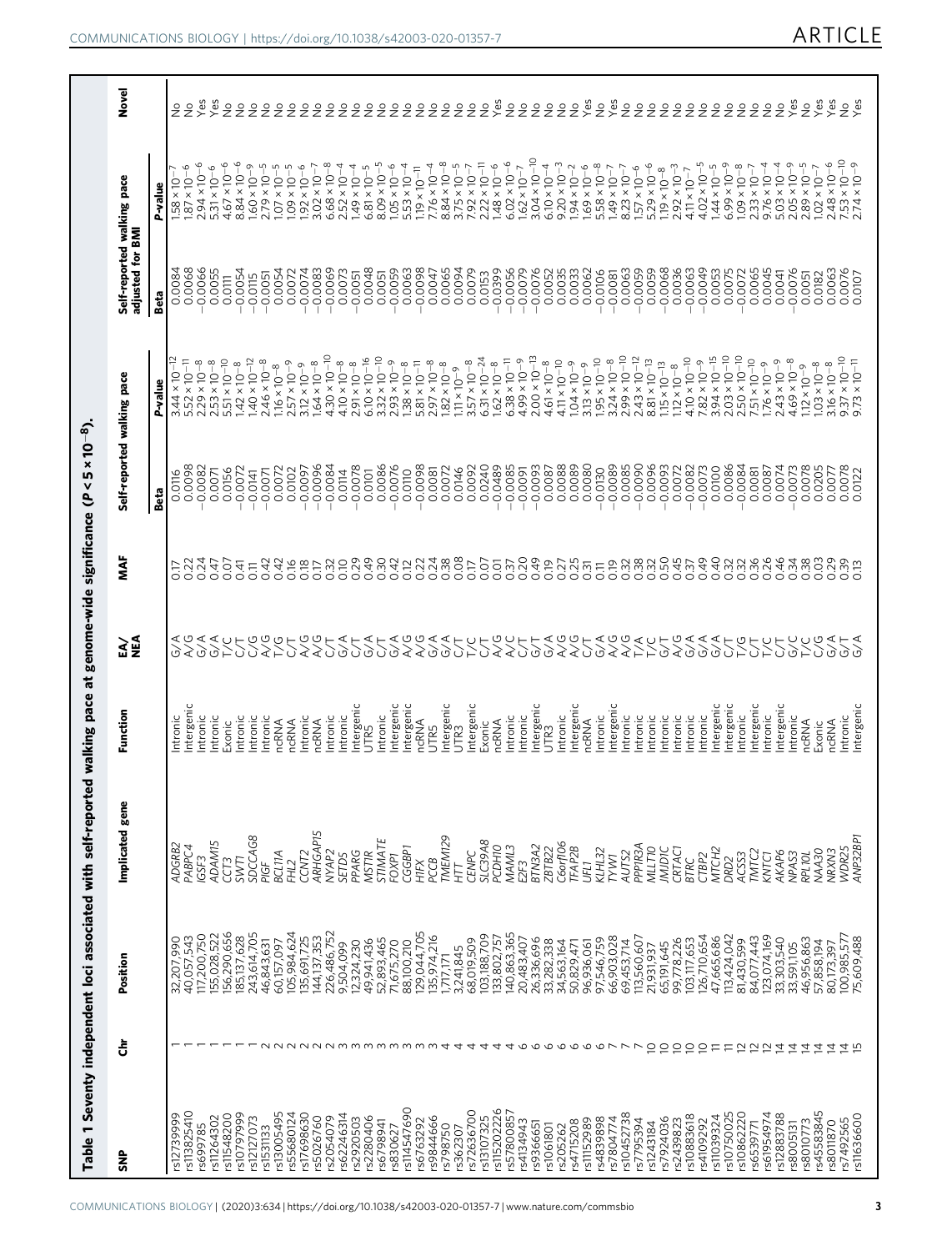| Table 1 (continued) |                    |                                                                                          |                                                                                                                                                                                    |                                                                 |                                    |      |                            |                                                                                                                                                                                                                                                                                                                                                                       |                                               |                       |                 |
|---------------------|--------------------|------------------------------------------------------------------------------------------|------------------------------------------------------------------------------------------------------------------------------------------------------------------------------------|-----------------------------------------------------------------|------------------------------------|------|----------------------------|-----------------------------------------------------------------------------------------------------------------------------------------------------------------------------------------------------------------------------------------------------------------------------------------------------------------------------------------------------------------------|-----------------------------------------------|-----------------------|-----------------|
| ទិ                  | ້ວັ                | Position                                                                                 | Implicated gene                                                                                                                                                                    | Function                                                        | gă<br>S                            | ă    | Self-reported walking pace |                                                                                                                                                                                                                                                                                                                                                                       | Self-reported walking pace<br>adjusted for BM |                       | e<br>୧<br>୧     |
|                     |                    |                                                                                          |                                                                                                                                                                                    |                                                                 |                                    |      | Beta                       | P-value                                                                                                                                                                                                                                                                                                                                                               | Beta                                          | P-value               |                 |
| rs7187776           |                    | 28,857,645                                                                               | UFM                                                                                                                                                                                | <b>JTR5</b>                                                     |                                    | 0.40 | 0.0094                     | $80 \times 10^{-13}$                                                                                                                                                                                                                                                                                                                                                  | 0.0044                                        | $3.32 \times 10^{-4}$ |                 |
| rs34898535          |                    | 1,025,641                                                                                | <b>SIXL</b>                                                                                                                                                                        | ntergenic                                                       |                                    |      |                            | $3.30 \times 10^{-8}$                                                                                                                                                                                                                                                                                                                                                 |                                               | $5.30 \times 10^{-2}$ |                 |
| rs9972653           |                    | 3,814,363                                                                                |                                                                                                                                                                                    | ntronic                                                         | しててはいいけんしいてんかいしん<br>ことにはいいけんしいけんかい |      |                            | $8.58 \times 10^{-16}$                                                                                                                                                                                                                                                                                                                                                |                                               | $.19 \times 10^{-3}$  | 222222222222222 |
| rs4516268           |                    | .846,831                                                                                 | TN4RL                                                                                                                                                                              |                                                                 |                                    |      |                            |                                                                                                                                                                                                                                                                                                                                                                       |                                               |                       |                 |
| rs2301597           |                    | 3,173,273                                                                                |                                                                                                                                                                                    |                                                                 |                                    |      |                            | $2.44 \times 10^{-9}$<br>$2.72 \times 10^{-9}$                                                                                                                                                                                                                                                                                                                        |                                               |                       |                 |
| rs376942435         |                    | 7,112,117                                                                                | SMIT<br>GF2BPI<br>GF2BC3<br>SF2C3 SASTO<br>SF2CS SASTONET<br>SPASTONET<br>SPASTONET                                                                                                | Intronic<br>Intronic<br>Intronic<br>UTR3<br>Intergenic<br>ICRNA |                                    |      |                            |                                                                                                                                                                                                                                                                                                                                                                       |                                               |                       |                 |
| rs1652376           |                    | 1,109,466                                                                                |                                                                                                                                                                                    |                                                                 |                                    |      |                            |                                                                                                                                                                                                                                                                                                                                                                       |                                               |                       |                 |
| rs2469878           |                    | 38,240,38                                                                                |                                                                                                                                                                                    |                                                                 |                                    |      |                            | $\begin{array}{l} 6.76 \times 10^{-10} \\ 6.76 \times 10^{-10} \\ 7.76 \times 10^{-10} \\ 7.76 \times 10^{-10} \\ 8.76 \times 10^{-10} \\ 1.76 \times 10^{-10} \\ 1.76 \times 10^{-10} \\ 1.76 \times 10^{-10} \\ 1.76 \times 10^{-10} \\ 1.76 \times 10^{-10} \\ 1.76 \times 10^{-10} \\ 1.76 \times 10^{-10} \\ 1.76 \times 10^{-10} \\ 1.76 \times 10^{-10} \\ 1.$ |                                               |                       |                 |
| rs784257            | ∞                  | 53,397,199                                                                               |                                                                                                                                                                                    |                                                                 |                                    |      |                            |                                                                                                                                                                                                                                                                                                                                                                       |                                               |                       |                 |
| s67625472           | $\overline{\circ}$ | 1,968,620                                                                                |                                                                                                                                                                                    |                                                                 |                                    |      |                            |                                                                                                                                                                                                                                                                                                                                                                       |                                               |                       |                 |
| rs273512            | ₾                  | 8,224,729                                                                                |                                                                                                                                                                                    |                                                                 |                                    |      |                            |                                                                                                                                                                                                                                                                                                                                                                       |                                               |                       |                 |
| rs11881338          | ₾                  | 8,838,014                                                                                |                                                                                                                                                                                    | Intergenic<br>Intronic<br>Intronic                              |                                    |      |                            |                                                                                                                                                                                                                                                                                                                                                                       |                                               |                       |                 |
| rs12461902          | ₾                  | 30,265,235                                                                               |                                                                                                                                                                                    | Intergenio                                                      |                                    |      |                            |                                                                                                                                                                                                                                                                                                                                                                       |                                               |                       |                 |
| rs1667369           | ₾                  | 7,489,617                                                                                |                                                                                                                                                                                    | Intergenio                                                      |                                    |      |                            |                                                                                                                                                                                                                                                                                                                                                                       |                                               |                       |                 |
| rs35741895          | ⊵                  | $-7,982,462$                                                                             |                                                                                                                                                                                    | ntronic                                                         |                                    |      | 0.0107                     |                                                                                                                                                                                                                                                                                                                                                                       | 0.0104                                        |                       |                 |
| rs143384            |                    | 34,025,756                                                                               |                                                                                                                                                                                    | JTR5                                                            |                                    |      | 0.0076                     |                                                                                                                                                                                                                                                                                                                                                                       | 0.0075                                        |                       |                 |
|                     |                    | P-value of Wald test of association from BOLT-LMM mixed model analysis ( $N = 450.967$ ) | Chr chromosome, Position hg19, Implicated gene nearest gene based on positional mapping, ncRVA non-coding RNA, EA effect allele, MEA non-effect allele, MAF minor allele frequency |                                                                 |                                    |      |                            |                                                                                                                                                                                                                                                                                                                                                                       |                                               |                       |                 |

To prevent against the potential pleiotropic effects of adiposityrelated SNPs in the gene analysis, we further assessed genes that remained prioritised following adjustment for BMI. Of the 152 genes implicated by both the gene mapping and gene-based analyses, 78 remained significantly associated with self-reported walking pace following BMI adjustment. These genes included GDF5, ACBD4, H1FX, PTPN9, FAM83C and UQCC1 which have previously been associated with height $17-20$ ; MMP24, NCOA6, PIGU, GSS and PLCD3, associated with lean body mass $^{21,22}$ ; MAPT, TRPC4AP, DCAKD, GGT7 and PROCR, associated with heel bone mineral density<sup>[23](#page-7-0)</sup>, and several genes linked to educational attainment<sup>24</sup> and cognitive function<sup>[25](#page-8-0)</sup> (SDCCAG8, BTN3A2, TCF4, HIST1H4H, ABT1, TXNL1, NYAP2 and ZNF322).

We assessed whether tissue types from the GTEx database<sup>[26](#page-8-0)</sup> were enriched for differences in self-reported walking pace. Genes that were associated with self-reported walking pace had increased expression in the brain  $(P = 9.6 \times 10^{-4})$  and pituitary  $(P = 3.1 \times 10^{-6})$ , with tissue-specific enrichments found in the cerebellar hemisphere ( $P = 5.4 \times 10^{-7}$ ) and cerebellum ( $P = 2.1 \times$ 10<sup>−</sup>6) (Supplementary Data 7).

Interpretable SNP-heritability estimates. To provide an interpretable heritability estimate for an ordinal outcome, we parameterised self-reported walking pace on the liability scale. Selfreported walking pace on the observed scale  $\gamma$  takes the values 0, 1 and 2 with frequencies  $\pi_i$  for the three ordered categories. The underlying latent variable  $l \sim N(0, 1)$  is related to the observed scale through thresholds  $t_1$  and  $t_2$  in the equation

$$
y = 1\{l > t_1\} + 1\{l > t_2\}.
$$

The heritabilities on the observed and liability scales are related using the result

$$
h_l^2 = h_o^2 \frac{V_0}{(z_1 + z_2)^2} \tag{1}
$$

derived by Gianola<sup>27</sup>, where  $z_j$  is the standard normal density at threshold  $t_j$  and  $V_o = \sum_{k=1}^{3} k^2 \pi_k - (\sum_{k=1}^{3} k \pi_k)^2$  (see Supplementary Note 1).

We used BOLT-REML $^{28}$  $^{28}$  $^{28}$  adjusting for age, sex, genotyping array and 20 principal components to first estimate the SNPheritability on the observed scale. Then, using Eq. (1) to convert between scales, we estimated the SNP-heritability for selfreported walking pace on the liability scale as  $13.2\%$  (s.e.  $=$ 0.21%). With BMI included as a covariate, the heritability is reduced to 8.9% (s.e.  $= 0.17\%$ ).

Genetic overlap with other traits and diseases. We assessed whether self-reported walking pace has a shared genetic basis with other complex traits, which may reflect common biological mechanisms or causal effects in either direction. We examined genetic correlations  $r_g$  between self-reported walking pace and a range of 53 traits using LD score regression $13$ . The traits were assorted into categories including anthropometric traits, cardiometabolic traits, cognition and educational attainment, and aging-related traits. We observed significant genetic correlations with 39 traits based on a Bonferroni corrected threshold  $(P <$  $9.4 \times 10^{-4}$ ), with results summarised in Fig. [2](#page-4-0) and Supplementary Data 8.

The genetic architecture of self-reported walking pace overlaps highly with traits relating to adiposity (BMI,  $r_g = -0.52$ ,  $P = 4.7 \times$  $10^{-179}$ ), education and cognition (years of schooling,  $r_g = 0.51$ ,  $P = 3.4 \times 10^{-170}$ ; intelligence  $r_g = 0.34$ ,  $P = 3.1 \times 10^{-72}$ ) and longevity (parents' age at death,  $r_g = 0.54$ ,  $P = 3.9 \times 10^{-12}$ ). Overall, traits related to cardiometabolic risk, lung function,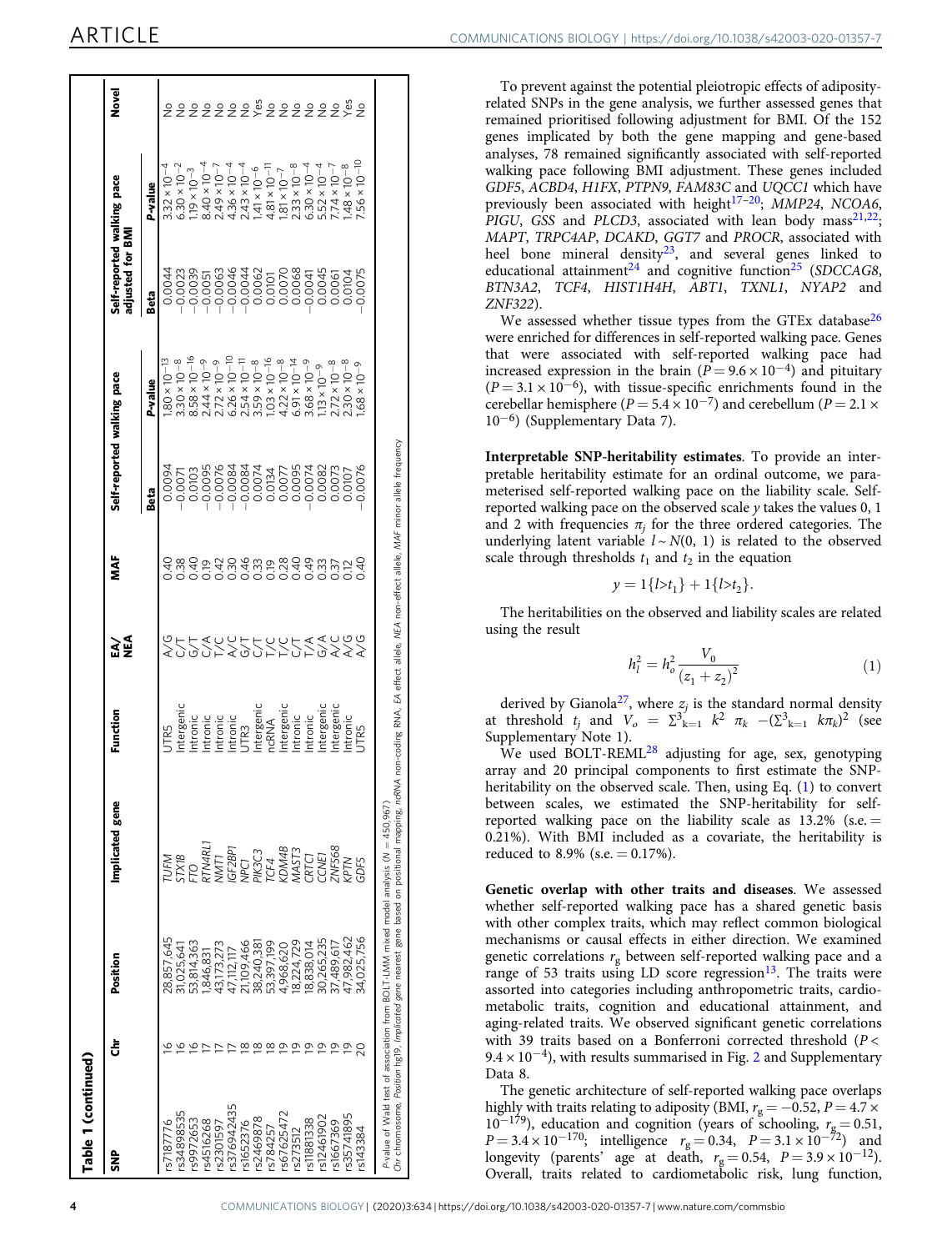<span id="page-4-0"></span>

Fig. 2 Summary of significant genetic correlations between self-reported walking pace and other phenotypes.  $r_{\text{g}}$ , genetic correlation estimated by LD score regression. Horizontal bars represent 95% confidence intervals for the  $r_g$  estimates. A Bonferroni threshold was used to test 53 phenotypes (P < 9.4 × 10<sup>−</sup>4). Complete results are shown in Supplementary Data 8.

psychiatric disease and muscular strength show genetic correlations with self-reported walking pace. The genetic correlations also support many of the phenotypic associations that have been observed across categories of walking pace in external cohorts $29,30$ . Traits that remained genetically correlated with self-reported walking pace after adjusting for BMI included hand grip strength, measures of lung function such as forced vital capacity (FVC) and forced expiratory volume in 1 s (FEV1), years of schooling, intelligence, insomnia and depressive symptoms. Genetic correlations with adiposity-related traits and glycemic traits were attenuated following adjustment for BMI.

Polygenic risk score association with all-cause mortality. We explored whether the strong associations that exist between self-reported walking pace and survival<sup>[2](#page-7-0)</sup> can be explained partly through genetic predisposition. Cox proportional hazard models were used to test the association of genetically predicted walking pace, estimated through polygenic risk scores (PRS) with a range of P-value thresholds, and all-cause mortality. We conducted our analyses using sex-stratified GWAS results for self-reported walking pace (see "Methods") to control for sample overlap.

We observed a significant association between genetic variants associated with self-reported walking pace and all-cause mortality in males (PRS with  $P < 10^{-2}$ ; hazard ratio (HR) = 0.95; 95% CI: 0.92–0.97;  $P = 1.93 \times 10^{-5}$  and females (PRS with  $P < 10^{-2}$ ;  $HR = 0.95$ ; 95% CI 0.9[2](#page-5-0)–0.98;  $P = 2.70 \times 10^{-3}$  (Table 2). We performed further analyses to examine the possibility of BMI acting as a mediator of the associations. When we adjusted for BMI in the model, the association with all-cause mortality remained significant both in males (PRS with  $P < 10^{-2}$ ; HR = 0.96; 95% CI 0.93–0.98;  $P = 4.40 \times 10^{-4}$  and females (PRS with  $P < 10^{-2}$ ; HR = 0.95; 95%CI 0.92–0.98;  $P = 2.24 \times 10^{-3}$ ), which suggests the effect of the genetic variants on mortality is partly independent of BMI.

Mendelian randomisation. We performed MR to test for credible causal associations between walking pace and genetically correlated traits. We tested 21 traits for causal relationships with self-reported walking pace at a Bonferroni significance threshold of  $P < 2.3 \times 10^{-3}$ , using only GWAS data from large scale, published studies of European ancestry that do not include participants from the UK Biobank cohort. The 75 lead SNPs for selfreported walking pace were used as genetic instruments within a two-sample MR, with walking pace as the exposure.

Genetically predicted self-reported walking pace was associated with a range of cardiometabolic, respiratory, psychiatric and sleeping traits (Supplementary Data 9). An increase in genetically predicted walking pace is associated with lower BMI ( $\beta_{\text{IVW}} =$  $-1.37$ ,  $P_{IVW} = 6.7 \times 10^{-12}$ ), lower risk of coronary artery disease (odds ratio (OR) = 0.34,  $P_{IVW}$  = 3.1 × 10<sup>-8</sup>), higher HDL cholesterol levels ( $\beta_{\rm IVW}$  = 0.95,  $P_{\rm IVW}$  = 3.3 × 10<sup>-9</sup>) and higher FEV1  $(\beta_{\text{IVW}} = 0.35, P_{\text{IVW}} = 2.9 \times 10^{-5})$ . We found no evidence of directional pleiotropy by testing the intercept of MR-Egger analysis (Supplementary Data 9).

To examine the potential pleiotropic effects of adiposity-related SNPs on the MR results, we conducted two sensitivity analyses accounting for the effects of BMI.

Firstly, largely similar results were found when we excluded 28 SNPs that were previously associated with BMI (Supplementary Data 10). Similar magnitude associations remained between increased genetically predicted walking pace and lower risk of coronary artery disease (OR = 0.37,  $\vec{P}_{IVW}$  = 1.5 × 10<sup>-5</sup>) and higher FEV1 ( $\beta_{\text{IVW}} = 0.33$ ,  $P_{\text{IVW}} = 1.6 \times 10^{-3}$ ), though a weaker effect was observed on lowering BMI ( $\beta_{\text{IVW}} = -0.55$ ,  $P_{\text{IVW}} = 2.1 \times 10^{-6}$ ). Associations were substantially weakened following the exclusion of adiposity-related SNPs between genetically predicted walking pace and glycemic traits such as fasting insulin, HOMA-IR (homeostasis model assessment of insulin resistance index) and type 2 diabetes, suggesting a contribution of pleiotropy that confounds the MR results in these cases.

Secondly, we included both self-reported walking pace and BMI in a multivariable MR (Supplementary Data 11). After the inclusion of BMI as an exposure, only the association between genetically predicted walking pace and waist-to-hip ratio remained significant. This may suggest that the observed associations found between genetically predicted walking pace on lower cardiovascular risk and improved lung function are pleiotropically mediated through BMI. Alternatively, because the multivariable MR tests the direct causal effect of walking pace while holding BMI constant, the analysis may have limited power to detect such an effect when the causal effect of walking pace is substantially mediated through BMI.

# **Discussion**

We present a GWAS of self-reported walking pace using data from 450,967 individuals of European ancestry in the UK Biobank cohort. We identified 70 independent genomic loci associated with self-reported walking pace, of which 59 have previously reported associations in published GWAS for other traits and diseases, and 11 are currently unique to self-reported walking pace.

We estimated the SNP-heritability of self-reported walking pace as 13.2% on the liability scale, showing only a modest genetic component, suggesting that self-reported walking pace is largely modifiable. We showed that there are many significant genetic correlations with cardiometabolic traits and diseases, including BMI, coronary heart disease, type 2 diabetes and lipid levels, with respiratory traits and other lifestyle behaviours such as sleep. These could be due either to causal associations between selfreported walking pace and those traits, in either direction, or through pleiotropic effects whereby genetic variants influence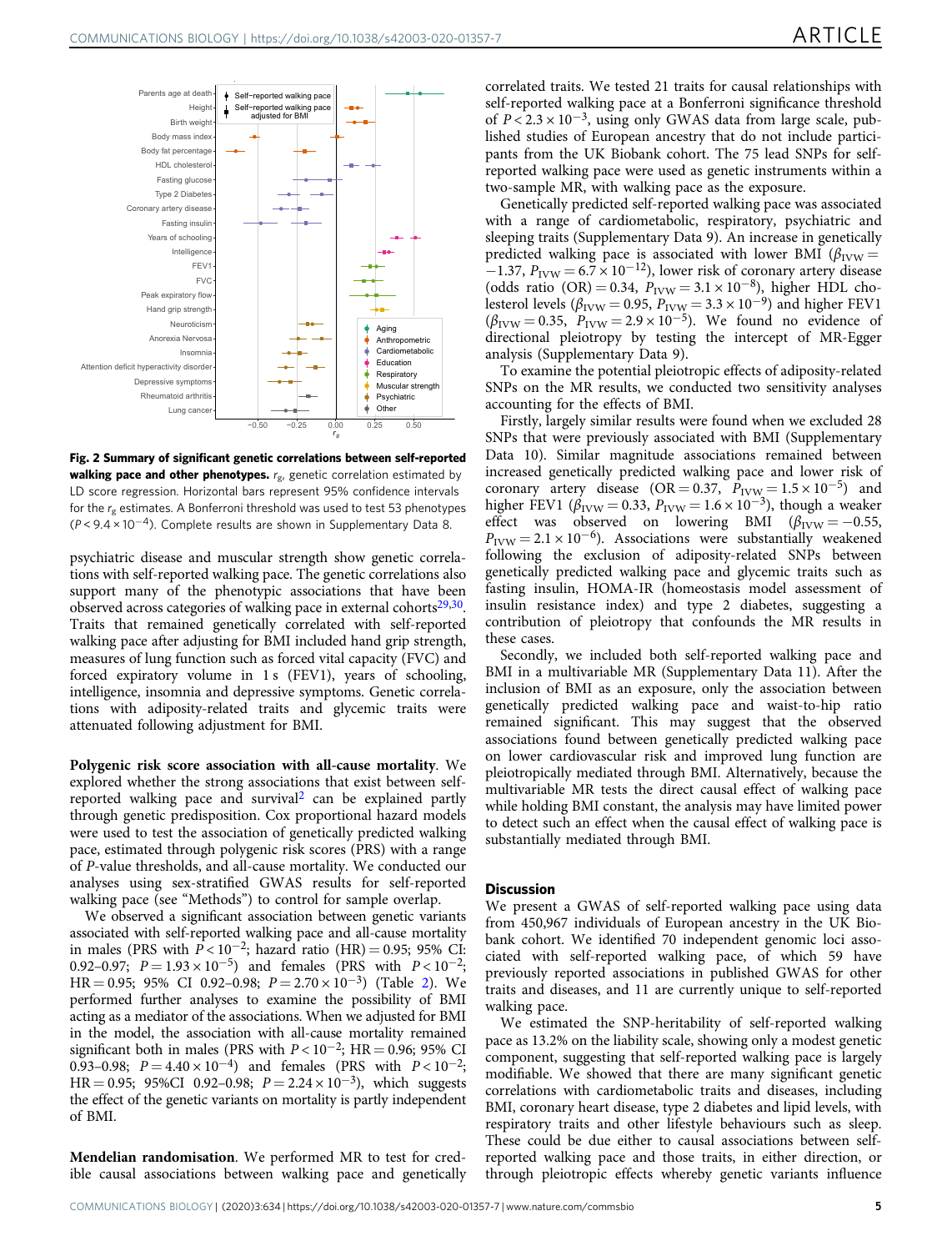| <b>Association with mortality</b>       | <b>Number of SNPs</b> | <b>Hazard ratio</b> | 95% CI        | P-value               |
|-----------------------------------------|-----------------------|---------------------|---------------|-----------------------|
| Males $(N = 186,015)$                   |                       |                     |               |                       |
| PRS ( $P < 10^{-2}$ )                   | 24,982                | 0.95                | $0.92 - 0.97$ | $1.93 \times 10^{-5}$ |
| PRS ( $P < 10^{-3}$ )                   | 4280                  | 0.96                | $0.93 - 0.98$ | $3.36 \times 10^{-4}$ |
| PRS ( $P < 10^{-4}$ )                   | 841                   | 0.96                | $0.94 - 0.98$ | $1.64 \times 10^{-3}$ |
| PRS ( $P < 5 \times 10^{-5}$ )          | 523                   | 0.96                | $0.93 - 0.98$ | $4.65 \times 10^{-4}$ |
| $PRS (P < 8 \times 10^{-8})$            | 16                    | 0.98                | $0.96 - 1.01$ | 0.17                  |
| PRS ( $P < 10^{-2}$ ) with adj. for BMI | 24,982                | 0.96                | $0.93 - 0.98$ | $4.40 \times 10^{-4}$ |
| Females $(N = 223.646)$                 |                       |                     |               |                       |
| PRS $(P < 10^{-2})$                     | 23.851                | 0.95                | $0.92 - 0.98$ | $2.70 \times 10^{-3}$ |
| PRS ( $P < 10^{-3}$ )                   | 3831                  | 0.96                | $0.93 - 0.99$ | $1.51 \times 10^{-2}$ |
| PRS $(P < 10^{-4})$                     | 689                   | 0.95                | $0.92 - 0.98$ | $1.16 \times 10^{-3}$ |
| PRS ( $P < 5 \times 10^{-5}$ )          | 420                   | 0.95                | $0.92 - 0.98$ | $1.26 \times 10^{-3}$ |
| PRS ( $P < 8 \times 10^{-8}$ )          | 12                    | 0.97                | $0.94 - 1.00$ | $3.27 \times 10^{-2}$ |
| PRS $(P < 10^{-2})$ with adj. for BMI   | 23,851                | 0.95                | $0.92 - 0.98$ | $2.24 \times 10^{-3}$ |

<span id="page-5-0"></span>Table 2 Association between genetically determined self-reported walking pace and all-cause mortality, stratified by sex. PRS, polygenic risk score. Hazard ratios are per 1 standard deviation increased PRS.

multiple phenotypes through possibly independent biological pathways<sup>[31](#page-8-0)</sup>. We showed also that polygenic scores predicting selfreported walking pace are inversely associated with all-cause mortality risk, and this association is independent of BMI. Future work examining the genetic relationship between walking pace and survival could focus on the biological mechanisms underlying these associations.

By performing MR analyses we provide evidence that a genetically elevated self-reported walking pace is linked to a lower cardiometabolic risk profile, suggesting that increasing walking pace could act as a beneficial intervention for a range of health outcomes. This is consistent with findings from randomised controlled trials in cardiovascular disease patients, which have shown that exercise-based interventions have beneficial effects on survival $32$ . Our results suggest that such interventions may also be effective in the general population of adults. MR depends upon a number of assumptions to draw causal inferences, with many methods available to vary the required assumptions<sup>[31](#page-8-0)</sup>. An exhaustive analysis of every causal association is beyond the scope of this study, but we have allowed for the impact of pleiotropy with MR-Egger and weighted median methods, and further sensitivity analyses to examine the effect of adiposity-related SNPs. As self-reported walking pace is a general indicator of an individual's perceived health, there are likely to be many different biological and psychological mechanisms underlying it. The specific mechanisms are unclear though, as is the extent to which they might invalidate the MR results. By using a range of MR estimators, which depend on different, though related sets of assumptions, we can increase the reliability of our causal inferences. We believe that the ensemble of significant MR results across phenotypes, with effects in biologically plausible directions, is sufficient to conclude with confidence that increasing selfreported walking pace would cause certain aspects of health to improve, and thus is likely to be a suitable target for intervention. In addition, because the phenotype is a self-reported measure, our results may also support a causal link between positive selfperceptions of health and overall health status.

To better understand the relationship between self-reported walking pace and BMI we performed several sensitivity analyses. The high genetic correlation between self-reported walking pace with and without adjustment for BMI ( $r<sub>g</sub> = 0.83$ , s.e. = 0.0073) suggests a substantial component of the genetic architecture of self-reported walking pace is independent of BMI. This was supported by genetic correlations between self-reported walking pace and a range of complex traits and diseases that were largely robust to adjustment for BMI. In comparison with the genome-

wide correlations, a more marked effect of BMI was noted at the genomic loci associated with self-reported walking pace. Only 15 of the 70 loci survived the adjustment for BMI at the genomewide significance level, whilst 45 loci in total retained a suggestive level of  $P < 10^{-5}$ . The attenuation of top hits may partly reflect a mediated effect of BMI on the causal pathway between genotype and self-reported walking pace. To explore this, we performed multivariable MR which is a valid form of mediation analysis $33$ . Following the inclusion of BMI as a secondary exposure alongside self-reported walking pace, we found that across a range of outcomes there was weak evidence of an indirect causal effect (independent of BMI) of self-reported walking pace. One possible explanation to note however for this finding is the limited statistical power available to accurately detect both direct and indirect causal effects in a multivariable MR setting.

We found that a self-reported walking pace has a strong genetic overlap with increased years in education and greater intelligence. Hypotheses have been proposed to explain the association between walking pace and both educational and cognitive outcomes<sup>34</sup>. Firstly, educational attainment may be associated with positive lifestyle choices regarding physical activity and diet, and in addition, a higher education is associated with a greater ability to self-manage health such as by using health services effectively. The importance of walking pace as a measure of overall health status is further supported by previous evidence showing this phenotype is correlated highly with objective measures of physical fitness[1](#page-7-0). A faster walking pace may also reflect psychological factors relating to increased motivation and internal "drive", which are plausibly linked to educational attainment and cognition. In addition, it has been observed that in old age there is a parallel decline of walking pace and cognition, and our results may provide some evidence of a genetic basis to this association. Future work could explore this further through joint analysis of walking pace and age-related neurological diseases associated with loss of cognition.

A strong genetic correlation was also observed between selfreported walking pace and hand grip strength, a proxy for overall muscle strength<sup>[35](#page-8-0)</sup>. In addition, 13 genome-wide significant loci for hand grip strength overlapped with our 70 self-reported walking pace loci. Similar to walking pace, hand grip strength is known to decline with age, whilst increasing muscular strength has been shown to improve functional capacity<sup>36</sup>. These results indicate a shared genetic basis to the associations that both hand grip strength and walking pace display towards age-related phenotypes. There is however potential for pleiotropic effects that act through the same genetic variants on distinct biological pathways,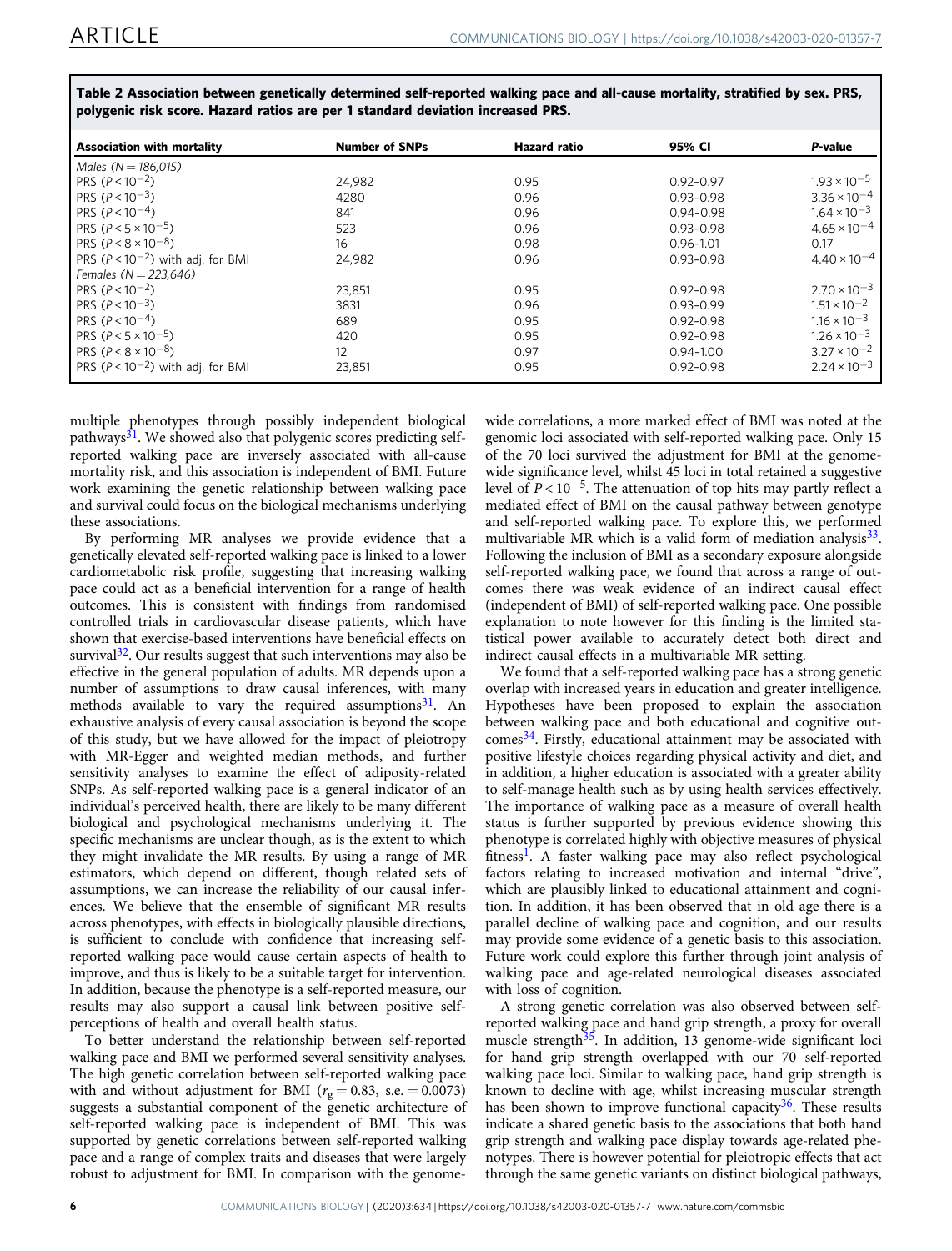and further work is needed on the biological mechanisms relating to the self-reported walking pace loci to understand their relevance to muscular strength.

Further work may also include bidirectional MR analyses and mediation analyses to understand the relative importance of walking pace and adiposity on health and survival outcomes. The release of detailed data acquired by accelerometer devices on a subset of participants $37$  presents further opportunities to compare self-reported walking pace with objective measures of physical activity at both a phenotypic and genotypic level.

Our analysis revealed challenges that are introduced when analysing an ordered categorical phenotype. Rather than the classical modelling approach of an ordinal logistic regression, we assigned weights to the ordered categories and used a linear mixed model. The linear scale makes strong assumptions about the distances between the categories of self-reported walking pace. Whilst recently developed ordinal logistic regression methods have been applied to non-imputed data at UK Biobank scale<sup>38</sup>, they are not yet computationally tractable on densely imputed GWAS datasets. Analysing ordered categorical variables on the linear scale proves problematic when interpreting SNP effect sizes, SNP-heritability and causal effect estimates in MR. We converted heritability estimates from the observed scale to the liability scale, which is more interpretable as it models selfreported walking pace as a continuous trait. This unobserved latent scale is not the actual walking pace, which can be measured under controlled conditions<sup>[7](#page-7-0)</sup>, but reflects genetic and environmental factors that influence the self-reported category.

There are several limitations to note. First, the associated loci must be accepted tentatively until validated in an independent cohort. We were specifically interested in the self-reported phenotype owing to its ease of measurement, but while similar measures are available in some prospective cohorts, we were unable to obtain the relevant data during the course of this study. In particular, it is important to confirm the results in a separate demographic, since the UK Biobank participants are known to be healthier than the general population<sup>[39](#page-8-0)</sup>. Second, self-reported walking pace is known to be a crude measure in comparison to objective assessments, which raises the possibility of misclassification bias $40$ . In particular, it is thought that self-reported walking pace reflects both actual walking pace in daily life as well as a sense of self-rated health $41,42$ . Nonetheless, previous studies have indicated a reasonably close association exists between selfreported and objectively measured usual walking pace  $43,44$ , and work by Murtagh et al. $45$  showed that issuing a simple instruction to walk "briskly" prompted more vigorous activity in participants across all fitness levels. Third, this work is limited in scope by the lack of questionnaire data on the specific context of the walking behaviour, as walking pace is known to differ across domains (e.g. exercise, travel, domestic, leisure $46$ .

Therefore, the genetic associations and possible causal effects we report here may not hold for more specific measures of gait. Nevertheless, the strong association of self-reported walking pace with health outcomes and mortality warrants study in its own right. Despite the inherent limitations described, our results highlight the value of studying subjective, self-reported measures of physical activity. We are able to utilise a simple measure of selfreported walking pace to infer that walking at a speed that is brisk in one's own estimation has important benefits to health and longevity. Arguably this could provide the basis for health advice that is easier to understand and follow compared to walking at or above a precisely defined speed. Nevertheless, further investigation is needed into the generalisability of our findings to interventions aimed at increasing objectively assessed walking pace.

In conclusion, we have identified 70 genetic loci associated with self-reported walking pace and shown that its strong associations with cardiorespiratory and mortality outcomes is partly explained by genetic correlations. MR arguments augment the results of trials on cardiovascular patients $32$  to suggest that self-reported walking pace may be a beneficial target for intervention in the general population. Given its ease of measurement, by definition by individuals themselves, it may be entirely feasible to develop pragmatic interventions on walking pace that have beneficial effects on health.

#### **Methods**

Study population. The UK Biobank study is a large cohort of 501,726 British residents aged between 40 and 69 at recruitment. The participants attended assessment visits across 23 study centres in the UK, through which extensive phenotypic data were collected. Participants provided informed consent to participate, and the UK Biobank study has ethics approval from the North West National Research Ethics Committee (REC reference [11/](#page-7-0)NW/0274). This work has been conducted under UK Biobank application 33266.

Genotype, imputation and quality control. The initial genotyping, imputation and quality control were conducted centrally by the UK Biobank, and have been described in detail elsewhere<sup>[9](#page-7-0)</sup>. Genotyping was performed using the UK BiLEVE Axiom Array and the UK Biobank Axiom arrays, with imputation to the Haplotype Reference Consortium panel<sup>[47](#page-8-0)</sup> which has approximately 96 million variants.

Phenotype. Self-reported walking pace was ascertained using the ACE touchscreen question "How would you describe your usual walking pace?" with response options of "slow", "steady/average", "brisk", "None of the above" or "Prefer not to answer". If the participant activated the "Help" button they were shown the message: "Slow pace is defined as less than 3 miles per hour. Steady average pace is defined as between 3-4 miles per hour. Fast pace is defined as more than 4 miles per hour." We excluded participants whose answers were "None of the above'  $(n = 1,426)$  or "Prefer not to answer"  $(n = 519)$ . The low numbers of these exclusions suggest minimal impact of any informative missingness. The responses "slow", "steady/average" and "brisk" were coded as 0, 1 and 2 for our analyses.

Genome-wide association analysis. Association analysis was carried out in a set of 450,967 individuals of European ancestry with non-missing phenotypes, where ancestry was defined by the K-means clustering of the first two principal com-ponents<sup>[48](#page-8-0)</sup>. A linear mixed non-infinitesimal model for self-reported walking pace was implemented in BOLT-LMM v2.3.2<sup>[10](#page-7-0)</sup> under an additive genetic model. The model included covariates for age, sex, genotyping array and the first 20 principal components of ancestry. We additionally carried out a sensitivity analyses to explore the effect of using BMI as a covariate. Following association analysis, only biallelic SNPs were retained with a minor allele frequency ≥0.005, imputation quality ≥0.60 and maximum per SNP missingness of 10%. In total, 10,061,374 variants were analysed. To estimate the linear mixed model parameters further QC was performed to remove variants with a minor allele frequency <1% and deviation from Hardy-Weinberg equilibrium  $(P < 10^{-6})$ .

Genomic risk loci were derived using the Functional Mapping and Annotation of genetic associations (FUMA) platform<sup>[49](#page-8-0)</sup>. Independent significant SNPs were defined using a genome-wide significance threshold of P < 5 × 10<sup>−</sup>8, independent from each other at  $r^2$  < 0.6. Lead SNPs were further identified as a subset of the independent significant SNPs that are in linkage disequilibrium (LD) at  $r^2$  < 0.1. Genomic loci were defined by merging lead SNPs that are located within 250 kb of each other.

Interaction effects for the lead SNPs by sex were investigated by carrying out the BOLT-LMM analyses stratified by sex. The strata were ensured to be approximately independent by excluding individuals related to 3rd degree or above (kinship coefficient <0.044) using the software KING<sup>50</sup>. In each 3rd degree related pair, we retained the individual with the lower genotyping missingness rate.

The effect of confounding by population structure was estimated using the intercept of the LD score regression, which estimates the inflation in test statistics due to confounding of the association between walking pace and genotype<sup>13</sup>.

Sensitivity analysis. Because we used a linear model to test association with an ordinal categorical trait, we assessed the sensitivity of the results to different coding schemes of the self-reported walking pace phenotype, and compared statistical power when using an ordinal logistic and linear model. We partitioned the GWAS SNPs into 6 minor allele frequency bins where we randomly selected 1000 SNPs from each, and compared the P-value of association for these SNPs under both the linear and ordinal logistic models (Supplementary Fig. 1). We additionally compared SNP effect sizes under both the linear and ordinal logistic models for the 75 independent lead SNPs (Supplementary Fig. 2). We used a sample of 373,414 unrelated individuals, such that no pair are related to 3rd degree or above, cor-responding to a KING kinship coefficient<sup>[50](#page-8-0)</sup> of <0.044. We fitted both linear and ordinal logistic models with covariates for age, sex, genotyping array and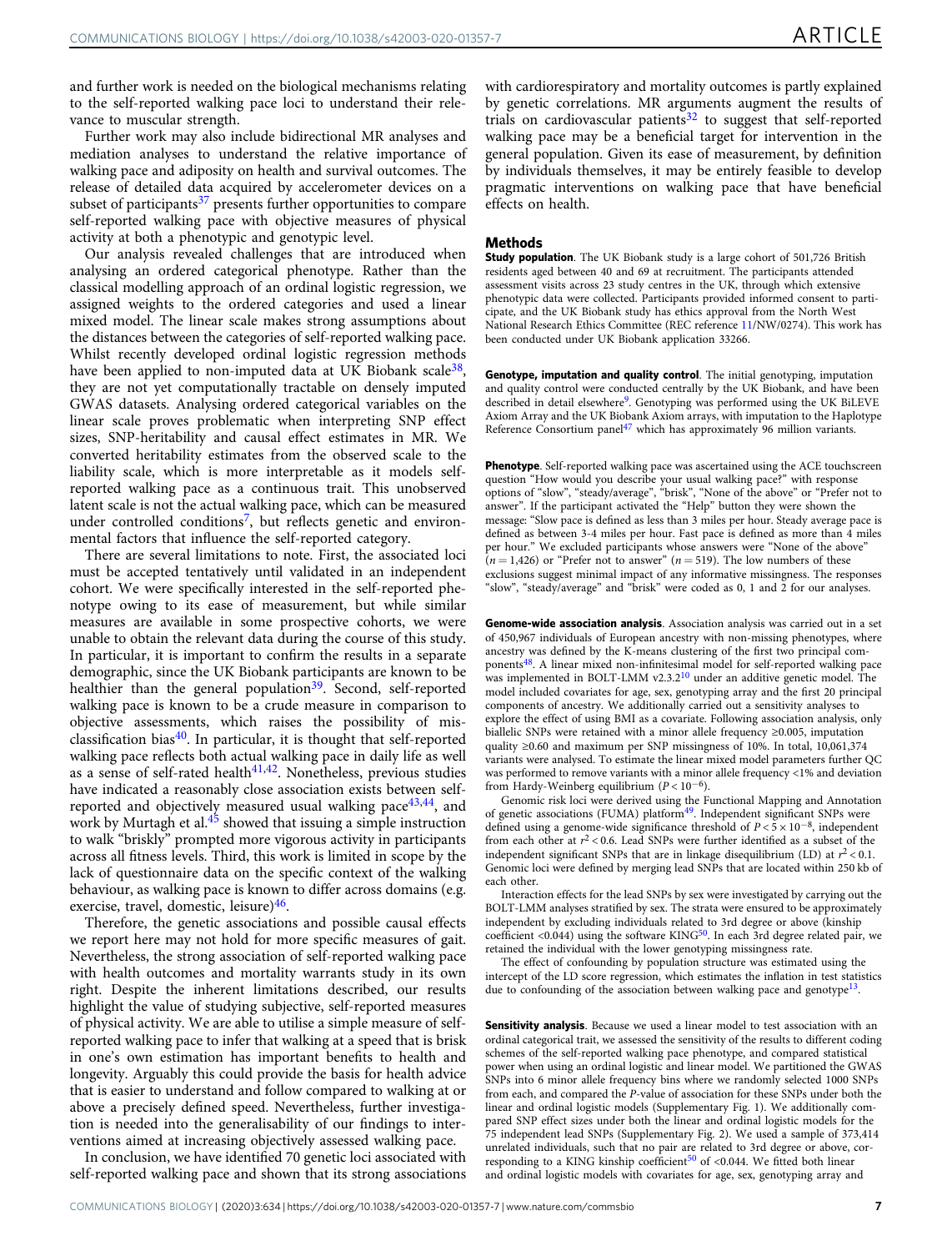<span id="page-7-0"></span>20 principal components using PLINK1.9[51](#page-8-0) for the linear model and the Julia package  $OrdinalGWAS.jl^{38}$  $OrdinalGWAS.jl^{38}$  $OrdinalGWAS.jl^{38}$  for the ordinal logistic model.

**Genetic correlations**. The genetic correlations  $r_g$  between self-reported walking pace and 53 traits were estimated using LD Score regression performed through the LDSCv1.0.1 software<sup>13</sup>. The set of traits includes anthropometric, cardiometabolic, educational, bone mineral density, aging and other categories for which summary statistic data was publicly available. Genetic correlations were tested for significance using a Bonferroni correction of  $P < 9.4 \times 10^{-4}$ .

Post-GWAS annotation and functional mapping. The functional annotation of SNPs associated with self-reported walking pace was carried out using FUMA<sup>[49](#page-8-0)</sup>. Annotations include ANNOVAR categories, CADD scores, RegulomeDB scores and chromatin states. All candidate SNPs in the genomic risk loci (SNPs with  $r^2 \ge$ 0.6 with the lead SNPs and a suggestive significance level  $P < 5 \times 10^{-5}$ ) were annotated.

Positional mapping and eQTL mapping were used to link self-reported walking pace genomic loci to genes. We used the prioritised genes from the positional and eQTL mapping to perform gene-set enrichment analysis against gene sets defined by traits in the GWAS catalogue. Additionally, gene-based analysis was performed<br>with MAGMA through the FUMA platform<sup>52</sup>. MAGMA combines the P-values for SNPs within a gene to create gene-based P-values for 19,834 protein-coding genes. A Bonferroni corrected threshold of  $P < 2.52 \times 10^{-6}$  was used to determine significantly associated genes. Finally, we used FUMA to perform tissueenrichment analysis of 30 broad tissue types and 54 specific tissue types from the GTEx database<sup>26</sup>.

**GWAS catalogue lookup**. We identified SNPs with previously reported ( $P < 10^{-5}$ ) phenotypic associations in published GWAS in the NHGRI-EBI catalogue which overlap with SNPs in LD ( $\hat{r}^2 > 0.6$ ) with the independent significant SNPs.

Polygenic risk score association with all-cause mortality. Cox proportional hazard models were used to investigate the association between genetically determined self-reported walking pace with all-cause mortality, using age as time scale. Analyses were stratified by sex. For males there were 7049 all-cause mortality cases (*n* total = 186,015) and for females 4546 cases (*n* total = 223,646). To test for association with all-cause mortality in males, we computed genetic risk scores weighted by effect sizes estimated from the independent sample of females, and vice versa. The polygenic risk scores were constructed using PRSice v2.2.3 software<sup>53</sup> for a range of *P*-value thresholds between  $5 \times 10^{-8}$  and  $10^{-2}$ , using approximately independent genetic markers obtained by clumping the SNPs with an  $r^2$  threshold of 0.1 and a window size of 250 kb. To examine the robustness of these associations to adiposity as a mediator, we included covariate adjustment for BMI.

Analyses were performed with Stata 16.0. Mortality status was obtained from the UK Biobank through the National Health Service (NHS) Information Centre and the NHS Central Register, Scotland with detailed information on the data linkage procedure available online.

MR analyses. To investigate whether walking pace has a causal effect on different outcomes, we performed two-sample MR analyses testing 21 traits identified in the genetic correlation analysis. We used only GWAS data from large scale, previously published studies of European ancestry that do not include participants from the UK Biobank cohort. The inverse variance weighted approach was used as the primary method to infer causal effect estimates. The potential effect of pleiotropy was evaluated using the MR-Egger and weighted median estimate methods<sup>54,55</sup> MR-Egger requires the InSIDE assumption to hold (Instrument Strength Independent of Direct Effect), whilst the weighted median approach requires no more than 50% of the weighted instruments to be invalid due to horizontal pleiotropy. The 75 independent lead SNPs were used as instrumental variables, using proxies in strong LD ( $r^2 > 0.80$ ) if the SNPs were unavailable in the outcome GWAS.

We conducted further sensitivity analyses to explore the effect of pleiotropy due to BMI, as several of the SNP associations for self-reported walking pace are shared with BMI. Firstly, we conducted the MR analyses with the 28 lead SNPs previously associated with BMI excluded. Secondly, we performed multivariable MR by including both self-reported walking pace and BMI as exposures<sup>56</sup>. Estimates in this case correspond to the direct causal effect of walking pace with BMI being fixed. The summary statistic data on BMI was obtained from The Genetic Investigation of Anthropometric Traits (GIANT) consortium12.

MR analyses were performed using the MendelianRandomisation<sup>[57](#page-8-0)</sup> package implemented in R software.

Reporting summary. Further information on research design is available in the Nature Research Reporting Summary linked to this article.

#### Data availability

The GWAS summary statistics for self-reported walking pace are available via Figshare at [https://doi.org/10.6084/m9.](https://doi.org/10.6084/m9.figshare.12967088.v1)figshare.12967088.v1<sup>58</sup>. The GWAS summary statistics for

self-reported walking pace, adjusted for BMI, are available via Figshare at [https://doi.org/](https://doi.org/10.6084/m9.figshare.12967091.v1) 10.6084/m9.fi[gshare.12967091.v1](https://doi.org/10.6084/m9.figshare.12967091.v1)[59](#page-8-0). Individual-level genotype data are available by application to the UK Biobank.

Received: 1 June 2020; Accepted: 1 October 2020; Published online: 30 October 2020

#### References

- 1. Yates, T. E. et al. Association of walking pace and handgrip strength with allcause, cardiovascular and cancer mortality: a UK Biobank observational study. Eur. Heart J. 38, 3232–3240 (2017).
- 2. Celis-Morales, C. A. et al. Walking pace is associated with lower risk of all-cause and cause-specific mortality. Med Sci. Sports Exerc 51, 472–480 (2019).
- 3. Alaa, A. M., Bolton, T., Di Angelantonio, E., Rudd, J. H. F. & van der Schaar, M. Cardiovascular disease risk prediction using automated machine learning: a prospective study of 423,604 UK Biobank participants. PLoS ONE 14, e0213653 (2019).
- 4. Ganna, A. & Ingelsson, E. 5 year mortality predictors in 498 103 UK Biobank participants: a prospective population-based study. Lancet 386, 533–540 (2015).
- 5. Zaccardi, F., Davies, M. J., Khunti, K. & Yates, T. Comparative relevance of physical fitness and adiposity on life expectancy: a UK Biobank Observational Study. Mayo Clin. Proc. 94, 985–994 (2019).
- 6. Zaccardi, F. et al. Mortality risk comparing walking pace to handgrip strength and a healthy lifestyle: a UK Biobank study. Eur. J. Prev. Cardiol. 51, 472–480  $(2019)$
- 7. Ben-Avraham, D. et al. The complex genetics of gait speed: genome-wide meta-analysis approach. Aging 9, 209–246 (2017).
- 8. Heckerman, D. et al. Genetic variants associated with physical performance and anthropometry in old age: a genome-wide association study in the ilSIRENTE cohort. Sci. Rep. 7, 15879 (2017).
- 9. Bycroft, C. et al. The UK Biobank resource with deep phenotyping and genomic data. Nature 562, 203–209 (2018).
- 10. Loh, P., Kichaev, G., Gazal, S., Schoech, A. P. & Price, A. L. Mixed-model association for biobank-scale datasets. Nat. Genet. 50, 906–908 (2018).
- 11. Canela-Xandri, O., Rawlik, K. & Tenesa, A. An atlas of genetic associations in UK Biobank. Nat. Genet. 50, 1593–1599 (2018).
- 12. Locke, A. E. et al. Genetic studies of body mass index yield new insights for obesity biology. Nature 518, 197–206 (2015).
- 13. Bulik-Sullivan, B. et al. LD Score regression distinguishes confounding from polygenicity in genome-wide association studies. Nat. Genet. 47, 291–295 (2015).
- 14. Park, J. H. et al. SLC39A8 deficiency: a disorder of manganese transport and glycosylation. Am. J. Hum. Genet. 97, 894–903 (2015).
- 15. Frayling, T. M. et al. A common variant in the FTO gene is associated with body mass index and predisposes to childhood and adult obesity. Science 316, 889–94 (2007).
- 16. Wirgenes, K. V. et al. TCF4 sequence variants and mRNA levels are associated with neurodevelopmental characteristics in psychotic disorders. Transl. Psychiatry 2, e112 (2012).
- 17. Andrew, R. W. et al. Defining the role of common variation in the genomic and biological architecture of adult human height. Nat. Genet. 46, 1173–86 (2014).
- 18. Sonja, I. B. et al. Genome-wide meta-analysis identifies 11 new loci for anthropometric traits and provides insights into genetic architecture. Nat. Genet. 45, 501–12 (2013).
- 19. Rueger, S., McDaid, A. & Kutalik, Z. Evaluation and application of summary statistic imputation to discover new height-associated loci. PLoS Genet. 14, e1007371 (2018).
- 20. Lango Allen, H. et al. Hundreds of variants clustered in genomic loci and biological pathways affect human height. Nature 467, 832–8 (2010).
- 21. Hernandez Cordero, A. I. et al. Genome-wide associations reveal humanmouse genetic convergence and modifiers of myogenesis, CPNE1 and STC2. Am. J. Hum. Genet 105, 1222–1236 (2019).
- 22. Hübel, C. et al. Genomics of body fat percentage may contribute to sex bias in anorexia nervosa. Am. J. Med. Genet. B: Neuropsychiatr. Genet. 180, 428–438 (2019).
- 23. Kim, S. K. Identification of 613 new loci associated with heel bone mineral density and a polygenic risk score for bone mineral density, osteoporosis and fracture. PLoS ONE 13, e0200785 (2018).
- 24. Lee, J. J. et al. Gene discovery and polygenic prediction from a genome-wide association study of educational attainment in 1.1 million individuals. Nat. Genet. 50, 1112–1121 (2018).